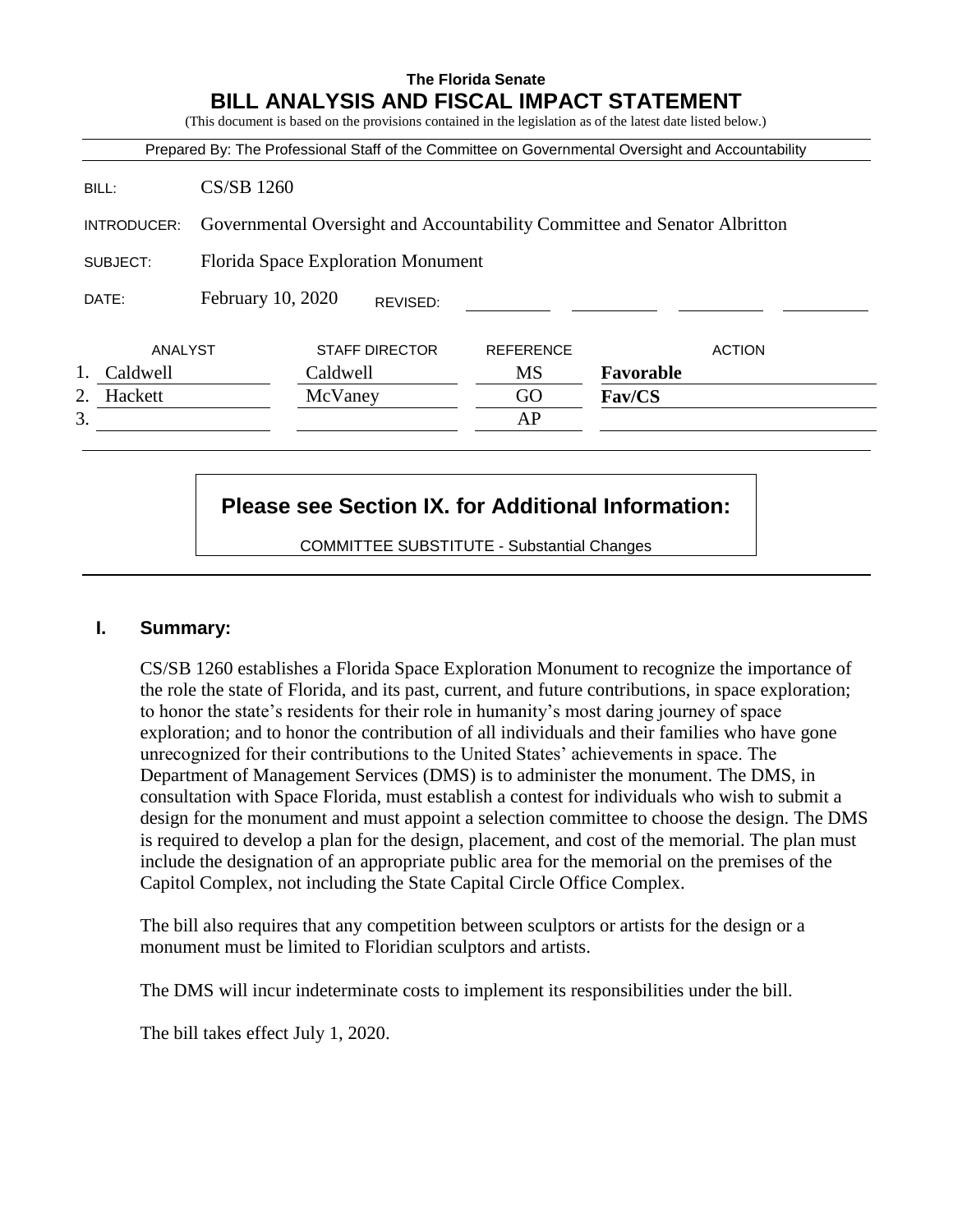## **II. Present Situation:**

#### **Florida's Role in Space Exploration**

The state of Florida has a long history connected to space exploration. President Dwight D. Eisenhower established the National Aeronautics and Space Administration (NASA) on October 1, 1958. Project Mercury was the first human spaceflight program of the United States. The goals of the program were to place a manned spacecraft in orbit around Earth, investigate man's performance capabilities and ability to function in space, and recover both man and spacecraft safely. Alan B. Shepard, Jr., was America's first man in space, launched in 1961 from Cape Canaveral, Florida. After consideration, Cape Canaveral was chosen by NASA in 1961 as the space launch center for the Apollo program which was tasked with putting a human on the moon. On July 20, 1969, Apollo 11, commanded by Neil Armstrong, along with Lunar Module Plot Edwin "Buzz" Aldrin, Jr., landed on the moon, while Command Module Pilot Michael Collins orbited above in the command ship, *Columbia*. 1

Between the first launch on April 12, 1981, and the final landing on July 21, 2011, NASA's space shuttle fleet, Columbia, Challenger, Discovery, Atlantis and Endeavour, flew 135 missions and helped construct the International Space Station. From the launch of the first space shuttle, NASA continued to set high marks of achievement and endurance through 30 years of missions. Starting with Columbia and continuing with Challenger, Discovery, Atlantis, and Endeavour, the spacecraft has carried people into orbit repeatedly, launched, recovered and repaired satellites, conducted cutting-edge research and built the largest structure in space, the International Space Station. The final space shuttle mission, STS-135, ended July 21, 2011, when Atlantis rolled to a stop at its home port, NASA's Kennedy Space Center.<sup>2</sup>

While NASA will be working towards returning astronauts to the Moon, continuing the exploration of Mars, and developing new technology to make supersonic aircraft fly more quietly,<sup>3</sup> private sector entrepreneurs are looking for opportunities in space.<sup>4</sup>

#### **Space Florida**

Space Florida was created under the Space Florida  $Act<sup>5</sup>$  as an independent special district, a body politic and corporate and subdivision of state government in 2006 by the Governor and Legislature.<sup>6</sup> Space Florida is directed to promote aerospace business development by facilitating business financing, spaceport operations, research and development, workforce development, and innovative education programs.<sup>7</sup> Space Florida is governed by a 13 member independent board of directors, consisting of appointed members of the board of Enterprise Florida, Inc., by

 $\overline{a}$ 

<sup>1</sup> *NASA and the Space Program Change Florida*, Florida Memory, State library and Archives of Florida. Available at [https://www.floridamemory.com/onlineclassroom/nasa/photos/#](https://www.floridamemory.com/onlineclassroom/nasa/photos/) (Last visited Jan. 10, 2020).

<sup>&</sup>lt;sup>2</sup> NASA Overview, *Space Shuttle Era*, Available a[t https://www.nasa.gov/mission\\_pages/shuttle/flyout/index.html,](https://www.nasa.gov/mission_pages/shuttle/flyout/index.html) (Last visited Jan. 13, 2020).

<sup>&</sup>lt;sup>3</sup> *What's Next for NASA*; Available at [https://www.nasa.gov/about/whats\\_next.html,](https://www.nasa.gov/about/whats_next.html) (Last visited Jan. 13, 2020).

<sup>4</sup> *See 10 Major Players in the Private Sector Space Race*, by Nicholas Gerbis; Available at

[https://science.howstuffworks.com/10-major-players-in-private-sector-space-race.htm,](https://science.howstuffworks.com/10-major-players-in-private-sector-space-race.htm) (Last visited Jan. 13. 2020). <sup>5</sup> Ch. 2006-60, L.O.F.; *See* ch. 331, F.S

<sup>6</sup> Section 331.302, F.S.

<sup>7</sup> Section 331.302, F.S.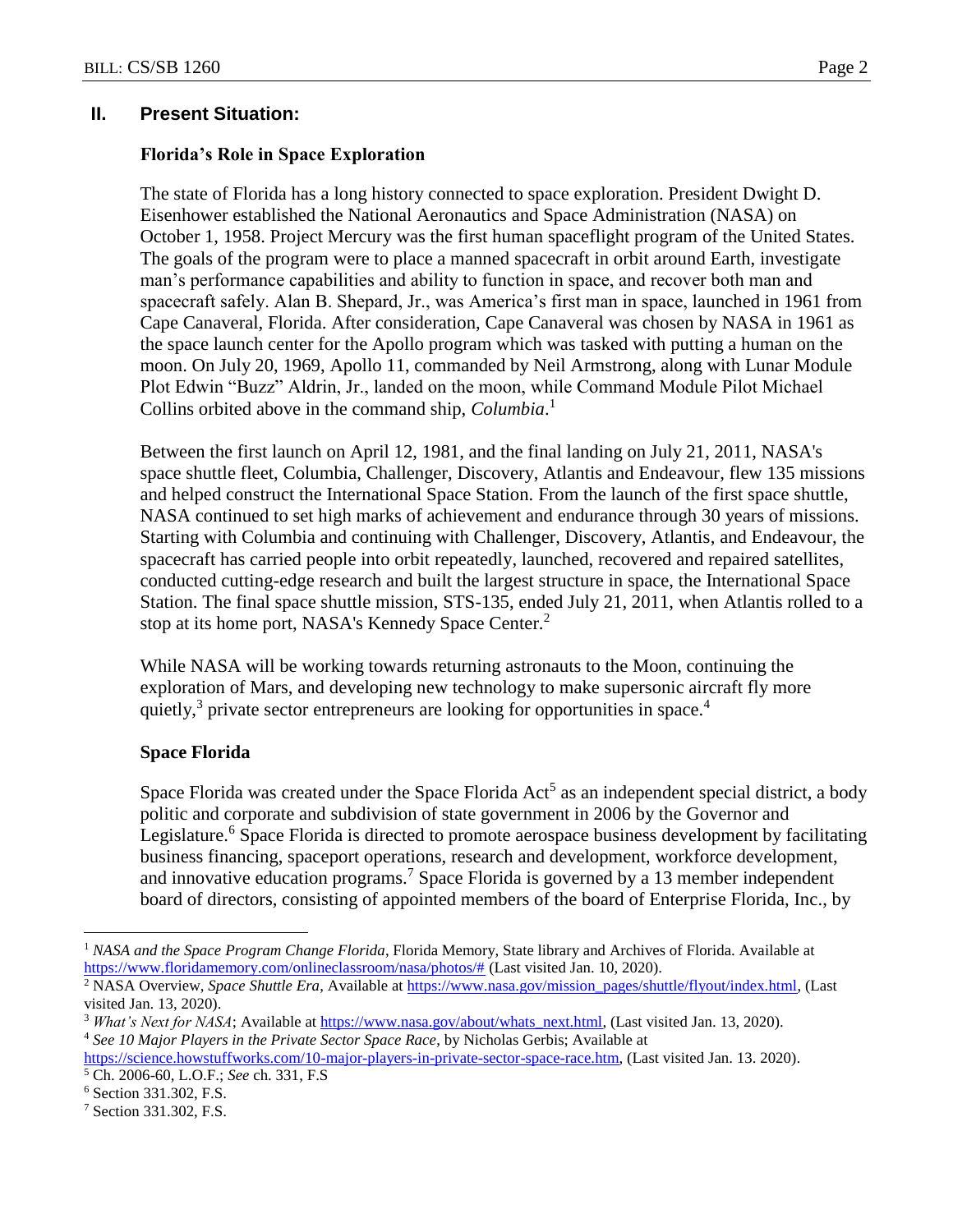the Governor, the President of the Senate, and the Speaker of the House of Representatives, and the Governor, who shall serve ex officio, or appoint a designee to serve, as the chair and voting member.<sup>8</sup> The mission statement of Space Florida is "[t]o drive Florida economic development across the global aerospace enterprise."<sup>9</sup>

#### **Managing Agency for the Capitol Center**

Section 272.03(1), F.S., provides that the Capitol Center<sup>10</sup> is under the general control and supervision of  $DMS$ ,<sup>11</sup> which includes the management and maintenance of both the grounds and buildings.<sup>12</sup> Additionally, DMS has the authority to provide for the establishment of parks, walkways, and parkways on the grounds of the Capitol Center.<sup>13</sup> This responsibility has historically included assistance in establishing and maintaining public memorials throughout the Capitol Center, including project management oversight of the design and construction of memorials.<sup>14</sup> After an entity is assigned a designated space within the Capitol Center for an exhibit, the entity is the manager of the exhibit's content and display, in consultation with  $DMS<sup>15</sup>$ 

#### **Capitol Complex Monuments**

The construction and placement of a monument on the premises of the Capitol Complex<sup>16</sup> is prohibited unless authorized by general law and unless the design and placement of the monument is approved by the DMS after considering the recommendations of the Florida Historical Commission.<sup>17</sup> Additionally, the DMS must coordinate with the Division of Historical Resources of the Department of State regarding a monument's design and placement.<sup>18</sup> The DMS, in consultation with the Florida Historical Commission, is required to set aside an area of the Capitol Complex to be dedicated as a memorial garden for the placement of authorized monuments. Monuments constructed on or after July 1, 2014, are required to be placed in the memorial garden.<sup>19</sup> Among the statutorily authorized Capitol Complex memorials are:

<sup>11</sup> Section 272.03, F.S.

<sup>13</sup> Section 272.07, F.S.

<sup>14</sup> The Florida Senate Bill Analysis and Fiscal Impact Statement (Apr. 10, 2014), Available at

<http://www.flsenate.gov/Session/Bill/2014/608/Analyses/2014s0608.rc.PDF> (last visited Jan. 17, 2020).  $\overline{15}$   $\overline{Id}$ .

 $\overline{a}$ 

<sup>16</sup> Section 281.01, F.S. The term "Capitol Complex" includes that portion of Tallahassee, Leon County, Florida, commonly referred to as the Capitol, the Historic Capitol, the Senate Office Building, the House Office Building, the Knott Building, the Pepper Building, the Holland Building, and the curtilage of each, including the state-owned lands and public streets adjacent thereto within an area bounded by and including Monroe Street, Jefferson Street, Duval Street, and Gaines Street. The term shall also include the State Capital Circle Office Complex located in Leon County, Florida.

<sup>17</sup> Section 265.111(2), F.S.

<sup>18</sup> *Id*.

<sup>19</sup> Section 265.111(1), F.S., defines the term "monument" to mean a permanent structure such as a marker, statue, sculpture, plaque, or other artifice, including living plant material, placed in remembrance or recognition of significant person or event in Florida history. The term does not include any "Official Florida Historical Marker" as defined in s. 267.021, F.S.

<sup>20</sup> Section 265.0031, F.S.

The Florida Veterans' Walk of Honor;<sup>20</sup>

<sup>8</sup> Section 331.3081, F.S.

<sup>9</sup> *About Space Florida*, [https://www.spaceflorida.gov/about/\(last](https://www.spaceflorida.gov/about/(last) visited Feb. 4, 2020).

<sup>&</sup>lt;sup>10</sup> Section 272.12, F.S., describes the Tallahassee area bounded by South Martin Luther King, Jr. Boulevard, College Avenue, Franklin Boulevard, East Jefferson Street, and the Seaboard Coastline Railroad right-of-way as the Capitol Center.

<sup>&</sup>lt;sup>12</sup> Section 272.09, F.S.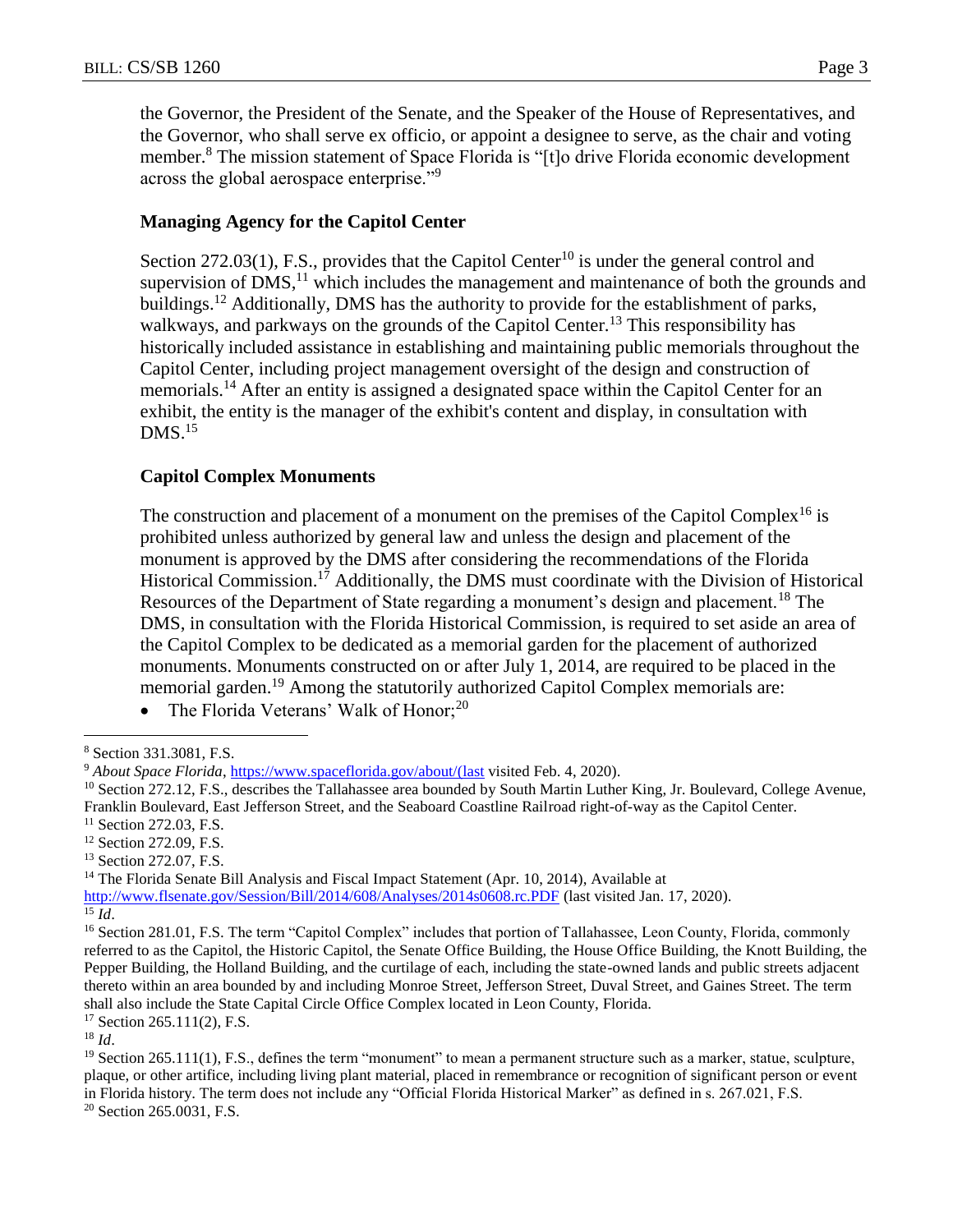- The Florida Veterans' Memorial Garden;<sup>21</sup>
- The Florida Holocaust Memorial; $^{22}$
- The Florida Slavery Memorial; $^{23}$  and
- The POW-MIA Chair of Honor Memorial.<sup>24</sup>

#### **Division of Historical Resources**

The Division of Historical Resources, within the Department of State, is charged with encouraging identification, evaluation, protection, preservation, collection, conservation, and interpretation of information about Florida's historic sites and properties or objects related to Florida's history and culture.<sup>25</sup> Their efforts include cooperating with, advising and assisting federal and state agencies in pursuit of historic preservation.<sup>26</sup>

#### **Florida Historical Commission**

The Florida Historical Commission (commission) was established in 2001 to enhance public participation and involvement in the preservation and protection of the state's historic and archaeological sites and properties.<sup>27</sup> The commission is part of the Department of State and is tasked with advising and assisting the Division of Historical Resources in carrying out its programs, duties, and responsibilities.<sup>28</sup>

The commission is required to provide assistance, advice, and recommendations to the Division of Historical Resources in a variety of areas. One of those areas involves providing recommendations to the DMS on the design and placement of monuments authorized by general law to be placed on the premises of the Capitol Complex pursuant to s. 265.111, F.S.<sup>29</sup>

## **III. Effect of Proposed Changes:**

**Section 1** creates a Florida Space Exploration Monument to be administered by the DMS. In consultation with Space Florida, the DMS must create a contest for individuals who wish to submit a design for the monument. The DMS and Space Florida must appoint a selection committee to select the design of the monument.

The DMS must develop a plan for the design, placement, and cost of the monument. The plan must include the designation of an appropriate public area for the monument on the premises of the Capitol Complex, but does not include the State Capital Circle Office Complex. The DMS must consider the recommendations of the Florida Historical Commission.<sup>30</sup> The plan must also include the dates for the design contest and the timeframe for the selection committee to review

<sup>26</sup> Section 267.031, F.S.

 $\overline{a}$  $^{21}$  *Id.* 

<sup>&</sup>lt;sup>22</sup> Section 265.005, F.S.

<sup>23</sup> Section 265.006, F.S.

<sup>&</sup>lt;sup>24</sup> Section 265.00301, F.S.

<sup>&</sup>lt;sup>25</sup> Section 20.1(2)(b), F.S.

<sup>27</sup> Chapter 2001-199, L.O.F.

<sup>28</sup> Section 267.0612, F.S.

<sup>29</sup> Section 267.0612(9), F.S.

<sup>30</sup> As required pursuant to ss. 265.111 and 267.0612(9), F.S.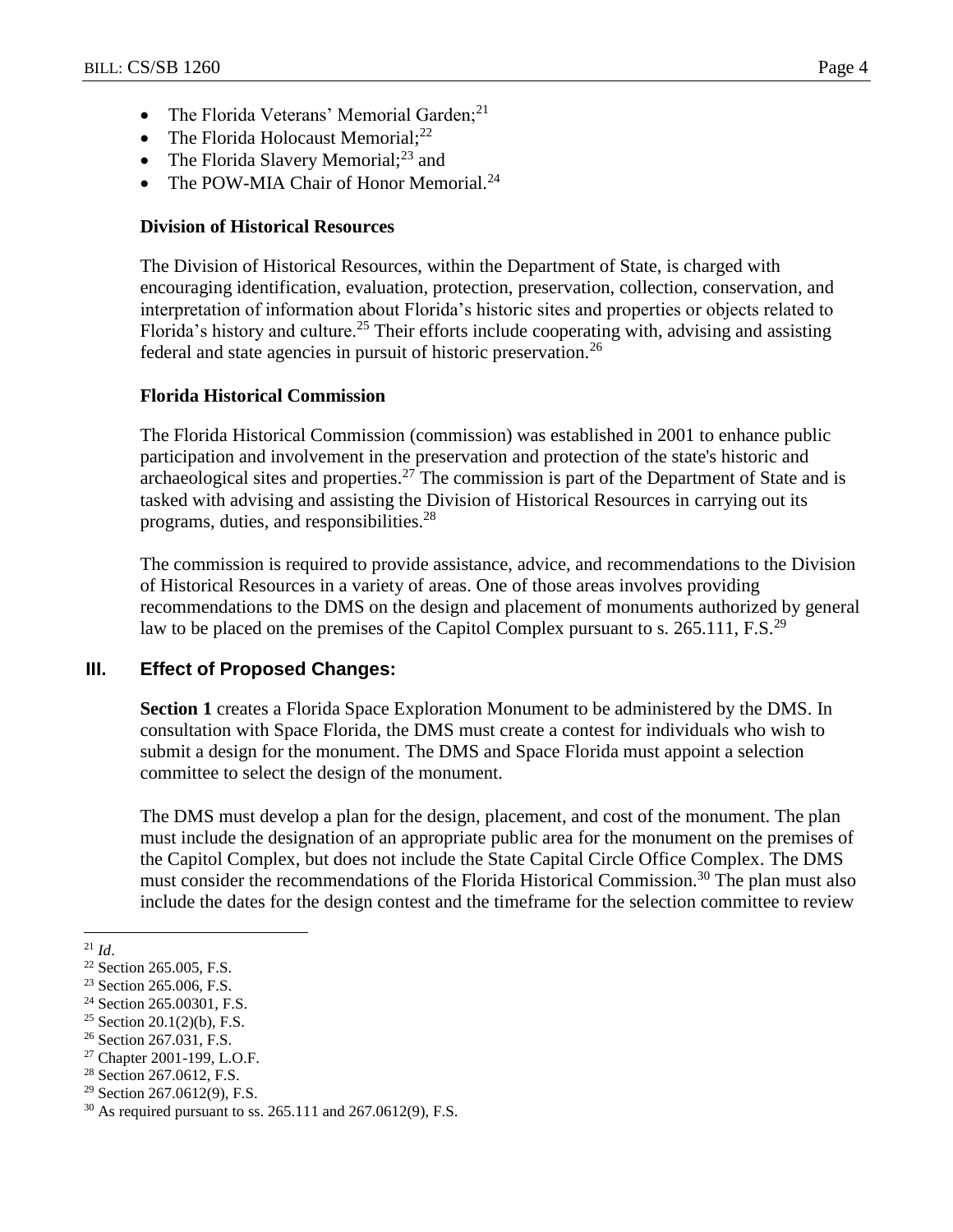and select a design. The plan must be submitted to the Governor, the President of the Senate, and the Speaker of the House of Representatives by March 9, 2021.

**Section 2** creates subsection (4) of s. 265.111, F.S., which provides that any competition between sculptors or artists for the right to design a monument to be placed at the Capitol Complex or any other state building must be limited to Florida residents.

**Section 3** provides that the bill takes effect July 1, 2020.

#### **IV. Constitutional Issues:**

A. Municipality/County Mandates Restrictions:

Not applicable. The bill does not appear to require cities and counties to expend funds or limit their authority to raise revenue or receive state-shared revenues as specified by section 18 of Article VII of the State Constitution.

B. Public Records/Open Meetings Issues:

None.

C. Trust Funds Restrictions:

None.

D. State Tax or Fee Increases:

None.

E. Other Constitutional Issues:

None identified.

## **V. Fiscal Impact Statement:**

A. Tax/Fee Issues:

None.

B. Private Sector Impact:

None.

C. Government Sector Impact:

Under the bill, the cost to construct the memorial is indeterminate, as the design for the monument has not been completed. The DMS is required to provide cost information in the plan that is to be submitted to the Governor, the President of the Senate, and the Speaker of the House of Representatives by March 9, 2021.